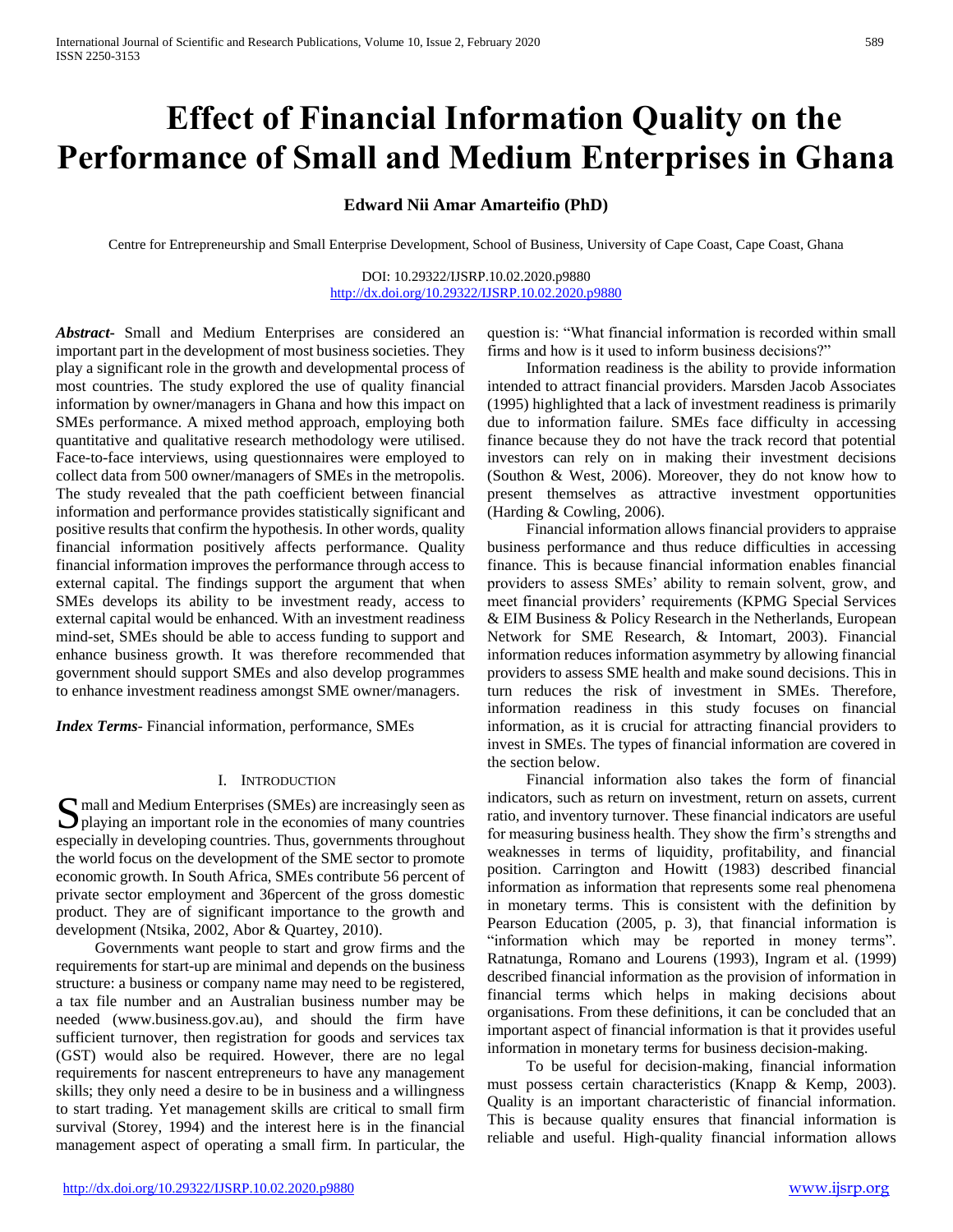owners/managers to appraise the financial health of their business and to answer questions such as, how quickly inventory is turning over, how much the firm owes, and when debts are due (Cunningham, Nikolai, & Bazley, 2000; Xu et al., 2003). In addition, quality financial information also enables smaller firms to detect problems before they become threats to their viability. Problem detection and correction are very important in the day-today management and operation of an enterprise (English, 2001). Quality is defined in several forms such as accuracy, relevance, reliability and timeliness.

 Hughes (2004) indicated that timely and accurate financial information is important to owners/managers in making effective decisions. McMahon (2001) suggested that timely and relevant financial information is needed to monitor the firm's financial position and performance. Likewise, Wood (1989) observed that a key to the management decision-making process is the keeping of accurate financial information. From the above discussion, quality is clearly central to the characteristics of effective financial information. Having presented the types and characteristics of financial information, there is a need to understand how SMEs prepare and use this information to support their decision-making since this influence their ability to access finance and the performance of their businesses (Peacock, 2000). The purpose of this study was to assess the effect of financial information on the performance of SMEs in the Accra Metropolis.

## II. FINANCIAL INFORMATION AND SME PERFORMANCE

 In the absence of financial information, SMEs not only find it difficult to signal their value to financial providers when seeking finance, but also have trouble performing well. This is because, without financial information, SMEs do not have the means to control business activity, assess business performance, or plan for the future. Empirical evidence suggests that financial information is central to all business functions, forming the basis for corrective and preventive actions that improve organisational performance (Palmer, 1994; Peacock, 2000). Financial information provides all data on key operational matters necessary for protecting businesses from falling into a difficult situation before it is too late to recover (Hughes, 2004).

 Therefore, businesses with solid financial information practices are more likely to perform better than businesses lacking these. Hughes (2004) argued that SMEs are unable to perform well by just being able to access finance, but that they need to have financial information to manage it. In other words, even if SMEs have sufficient finance, they may lose it simply because they do not have timely financial information on key operating matters that they can draw upon in making sound decisions. Financial information enables SMEs to make better decisions, plan more effectively, and avoid the many possible pitfalls businesses face. Blackwood and Mowl (2000) examined the relationship between business planning/financial management and business performance, and found that businesses with better performance were likely to be operated by owners/managers who regularly prepared financial information. These results are consistent with the findings of Lussier (1995), Palmer (1994), McMahon and Davies (1994; 1992), all of whom highlight financial information as one of the important factors affecting SME performance. The influence of financial information on SME performance does not

end with their preparation or maintenance; rather, it is dependent on their use for decision-making.

 As such, financial information does not provide any benefits unless it is used as a management tool (Ingram et al., 1999). Though a majority of smaller enterprises prepare statutory financial information, very few use this information for decisionmaking. Potts (1977) noted that the use of financial information in decision-making provides the clearest and most striking distinction between small businesses with good performance and those with low performance. DeThomas and Fredenberger (1985) corroborate Potts' (1977) findings by demonstrating that businesses which did not use adequate financial information for financial controls had lower performance than firms that did.

This scenario may be understood in the light of the findings of Hodgetts and Kuratko (1998) and Ratnatunga and Dixon (1993), whose analyses indicate that financial information provides owners/managers with information vital to their businesses. Such information includes the profitability of past activities, their ability to meet liabilities and operating expenses, and the financial structure of the business in relation to current and non-current assets. Nevertheless, the benefits of using financial information depend on its quality. Intomart (2003), indicated that a competent assessment of SME economic and financial performance is based on high quality financial information. This is because such information gives an accurate picture of the true financial condition of the business.

 In contrast to the findings of the above studies, a metaanalysis of 320 empirical studies conducted by Capon, Farley and Hoenig (1990) relating environmental, strategic, and organisational factors to financial performance failed to discover any definitive impact of financial information on financial performance. A similar outcome was reported in Thomas and Evanson's (1987) study of 398 small pharmacies in the United States. They were unable to demonstrate a significant association between the number and the frequency of use of financial information on one hand and SME performance on the other. They hypothesised that this might be due to a lack of ability on the part of owners/managers to interpret information properly.

 Their proposition is supported by the findings of KPMG Special Services, and EIM Business & Policy Research in the Netherlands, European Network for SME Research, and Intomart (2003), and Williams (1984), that a lack of knowledge about financial information limits SMEs' ability to utilise this information to gain a competitive advantage. Financial information is expected to enhance access to finance. This is because firms with good financial information will face fewer barriers in raising external funds. Access to finance is expected to enhance performance of SMEs since it allows them to have more investment opportunities. Thus, if financial information impacts performance, and if access to finance enhances performance, then it is speculated that financial information will influence access to finance, which ultimately influence performance.

## III. RESEARCH METHODOLOGY

 The study area was the Accra Metropolis of the Greater Accra Region of Ghana, which covered a total land size of 200 sq. km. The target population for the study was all SMEs in the Accra Metropolis and the accessible population was defined as all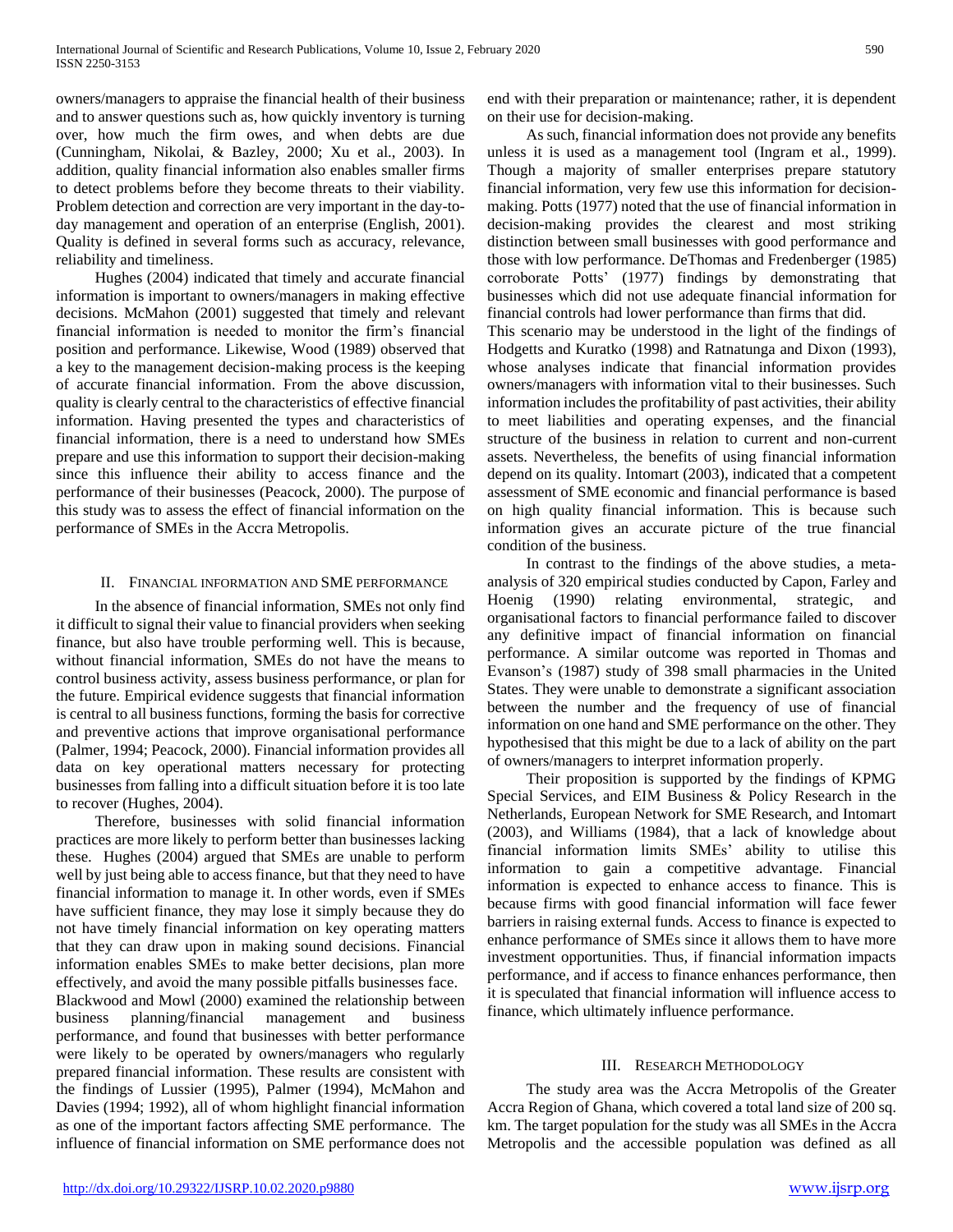manufacturing and trading SMEs which had registered with the National Board for Small-Scale Industries (NBSSI) in the Accra Metropolis as at July, 2010. The total number of businesses recorded in the NBSSI's register by location in the Metropolis was 3,474. The population was classified using the 11 sub-metropolis. Given that the population is 3,474, it was logical to determine a sample for the study. Sarantakos (2005) and Krejcie and Morgan (1970) consider that a sample size should be determined either by direct calculation using statistical formulas appropriate to the nature of the study or by reference to tables which set out recommended sample sizes for given populations.

 Based on the table developed by Krejcie and Morgan (1975), with a population size of about 3500 and to ensure a 5 percent margin of error, the sample size should be 346. However, to ensure an increase in internal and external validity, a sample of 500 SMEs was selected for this study. Stratified sampling was used to select the sample from each sub-metropolis. Both primary and secondary data sources were used for the study. The data was collected through the use of questionnaire and focus group discussion guide. The instruments used in this study were questionnaires to owners and managers of SMEs and a focus group discussion for members of Ghana National Chamber of Commerce and Industry. The questionnaire consisted of both open-ended and closed- ended questions. Structural equation modelling using partial least squares was employed to test the hypotheses in this study

## IV. RESULTS AND DISCUSSION

 The results from the descriptive statistics on business characteristics covering the form of business ownership, types of business, business areas, number of employees, and industry of operations based on the number of years. Of the 500 respondents, 280 were males representing (56%) and 220 were females representing (44%). The majority of the SMEs were sole proprietorship (91.8%), and a few of them were partnership (6.2%). 9 out of 500 SMEs were Companies representing (2%). The predominance of sole proprietorships over other legal forms of business may be due to the fact that they have fewer legal and tax requirements than partnerships or companies. Sole proprietorships provide owner/managers with independence in making decisions. SMEs in Accra Metropolis are male dominated (56%), also firms that were organised as companies were mostly male dominated. Out of 10 companies, 9 were male owed and only one was female owned. Thus, there were marked differences between males and females in the legal structure of business formation (χ2= 13.4108: p-value = 0.001).

 Information readiness is measured by quality of financial information in terms of preparation of financial information, reasons for using financial information, and level of importance attached to information. Results in Table 1 show that 78.8 percent of businesses prepared financial information out of which 72.2 percent were in the trading sector.

| <b>Business Type</b> | Prepare |      | Do not prepare |      | Total |       |
|----------------------|---------|------|----------------|------|-------|-------|
|                      | F       | $\%$ | F              | $\%$ | F     | $\%$  |
| Trading              | 361     | 72.2 | 104            | 20.8 | 465   | 93.0  |
| Manufacturing        | 21      | 4.2  | ∠              | 0.4  | 23    | 4.6   |
| Service              | 12      | 2.4  | 0              |      | 12    | 2.4   |
| Total                | 394     | 78.8 | 106            | 21.2 | 500   | 100.0 |

# **Table 1: Preparation of financial information by the business type**

Source: Field data, 2015

 Table 2 shows that 87.3 percent of the owners/managers prepared their own financial information. Other owners/managers used the services of an auditor (4.7%), part-time accountant (4.4%) and full-time accountant (3.6%). Most (80.9%) owners/managers who prepared their own financial information were from the trading sector.

| <b>Business Type</b> |     | Owner |                  | Part-time accountant Full-time accountant |                  |         |                  | Auditor       |     | Total |
|----------------------|-----|-------|------------------|-------------------------------------------|------------------|---------|------------------|---------------|-----|-------|
|                      | F   | $\%$  | $\mathbf F$      | $\%$                                      | $\mathbf F$      | $\%$    | $\mathbf{F}$     | $\%$          | F   | %     |
| Trading              | 313 | 80.9  | 16               | 4.1                                       | 13               | 3.4     |                  | $15\quad 3.9$ | 357 | 92.2  |
| Manufacturing        | -14 | 3.6   | -1               | 0.3                                       | $\boldsymbol{0}$ | $0.0\,$ | 3                | 0.8           | 18  | 4.7   |
| Service              | 11  | 2.8   | $\boldsymbol{0}$ | $0.0\,$                                   | -1               | 0.3     | $\boldsymbol{0}$ | 0.0           | -12 | 3.1   |
| Total                | 338 | 87.3  | 17               | 4.4                                       | 14               | 3.6     | 18               | 4.7           | 387 |       |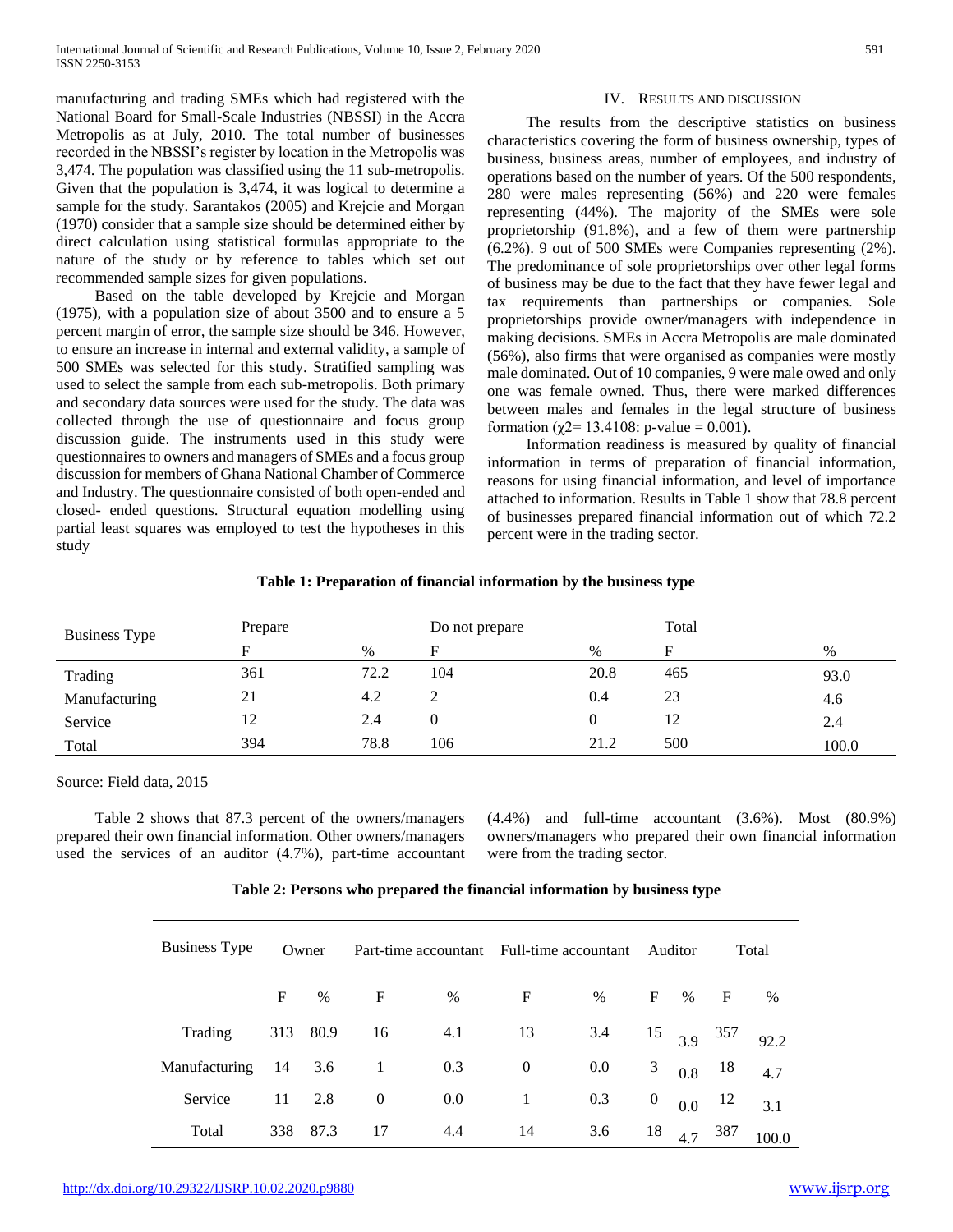$n = 500$ , missing case = 113 Source: Field data, 2015

 The purpose for preparing financial information is presented in Table 3. About 76.8 percent of the sampled owners/managers prepared financial information for profit purposes, 74.8 percent prepared financial information to check for the performance of the business, 60.8 percent for management purpose, and 24.6 percent for tax purposes.

# **Table 3: Reasons why owners/managers use financial information**

| Reasons     | Yes  | Nο   | Total |
|-------------|------|------|-------|
| Profit      | 76.8 | 23.2 | 100.0 |
| Performance | 74.8 | 25.2 | 100.0 |

| Management        | 60.8 | 39.2 | 100.0 |  |
|-------------------|------|------|-------|--|
| Tax               | 24.6 | 75.4 | 100.0 |  |
| Support loan      | 5.4  | 94.6 | 100.0 |  |
| Legal requirement | 4.4  | 95.6 | 100.0 |  |
| $n = 500$         |      |      |       |  |

Source: Field data, 2015

 Owners/managers who prepared financial information were asked to indicate the level of importance they attached to various pieces of financial information. The responses are summarised in Table 4.

## **Table 4: Level of importance attached to financial information**

| Reasons                 | $\mathbf n$ | Mean | <b>SD</b> | <b>CV</b> | Minimum | Maximum |
|-------------------------|-------------|------|-----------|-----------|---------|---------|
| Income                  | 500         | 3.95 | 0.76      | 0.19      |         | 5       |
| Net profit margin       | 500         | 3.91 | 0.77      | 0.20      |         | 5       |
| Cash flow statement     | 500         | 3.86 | 0.83      | 0.22      |         | 5       |
| Inventory turnover      | 500         | 3.85 | 0.81      | 0.21      |         | 5       |
| <b>Budget</b>           | 500         | 3.40 | 1.02      | 0.30      |         | 5       |
| Aged debtor balance     | 500         | 2.41 | 1.08      | 0.45      |         | 5       |
| Aged creditors balance  | 500         | 2.40 | 1.12      | 0.47      |         | 5       |
| <b>Balance Sheet</b>    | 500         | 1.95 | 1.38      | 0.71      |         | 5       |
| Return on equity        | 500         | 1.81 | 1.26      | 0.70      |         | 5       |
| <b>Return on Assets</b> | 500         | 1.79 | 1.23      | 0.69      |         | 5       |
| Current ratio           | 500         | 1.61 | 1.21      | 0.75      |         | 5       |

Source: Field data, 2015

 The respondents considered income and net profit margin as the most important forms of financial information, with mean indices of 3.95 and 3.91 and coefficient of variation of 19 percent and 20 percent respectively. The higher the coefficient of variation, the greater the dispersion in the variables (Sarapaivanich, 2003). These were followed by cash flow statement (3.86), inventory turnover (3.85) and budget (3.40). The respondents attached least importance to financial information on current ratio, return on assets and return on equity. These could be explained by the fact that financial information prepared by SMEs generally consisted of income statement and Statement of financial position. The income statement conveys the enterprise's revenue, expenditure, and net income (or net loss) for a specific time period, which is crucial for decision-makers.

 The statement of financial position supplies information, which helps users to assess enterprise's ability to increase owners'/managers wealth and remaining solvent (Sarapaivanich, 2003). Inventory turnover had a mean index of 3.85 and this could be associated to the high level of education in this sector.

Owners/managers made conscious efforts to manage inventory well since it sometimes formed greater percentage to their start-up capital. During the data collection process, a number of owners/managers indicated that they did not know or had never heard of other financial information like current ratio, return on asset, and return on equity. Some of them had never prepared other financial information apart from profit and loss statement and balance sheet.

# **Table 5: Path coefficient,** *t***-statistics and** *p***-values of financial information quality on performance using PLS**

| Path between Unobserved Path<br>Variables | Coefficient | $t-$<br>statistic | – value |
|-------------------------------------------|-------------|-------------------|---------|
| $FI \rightarrow PERRF$                    | $0.1274***$ | 2.9557            | 0.001   |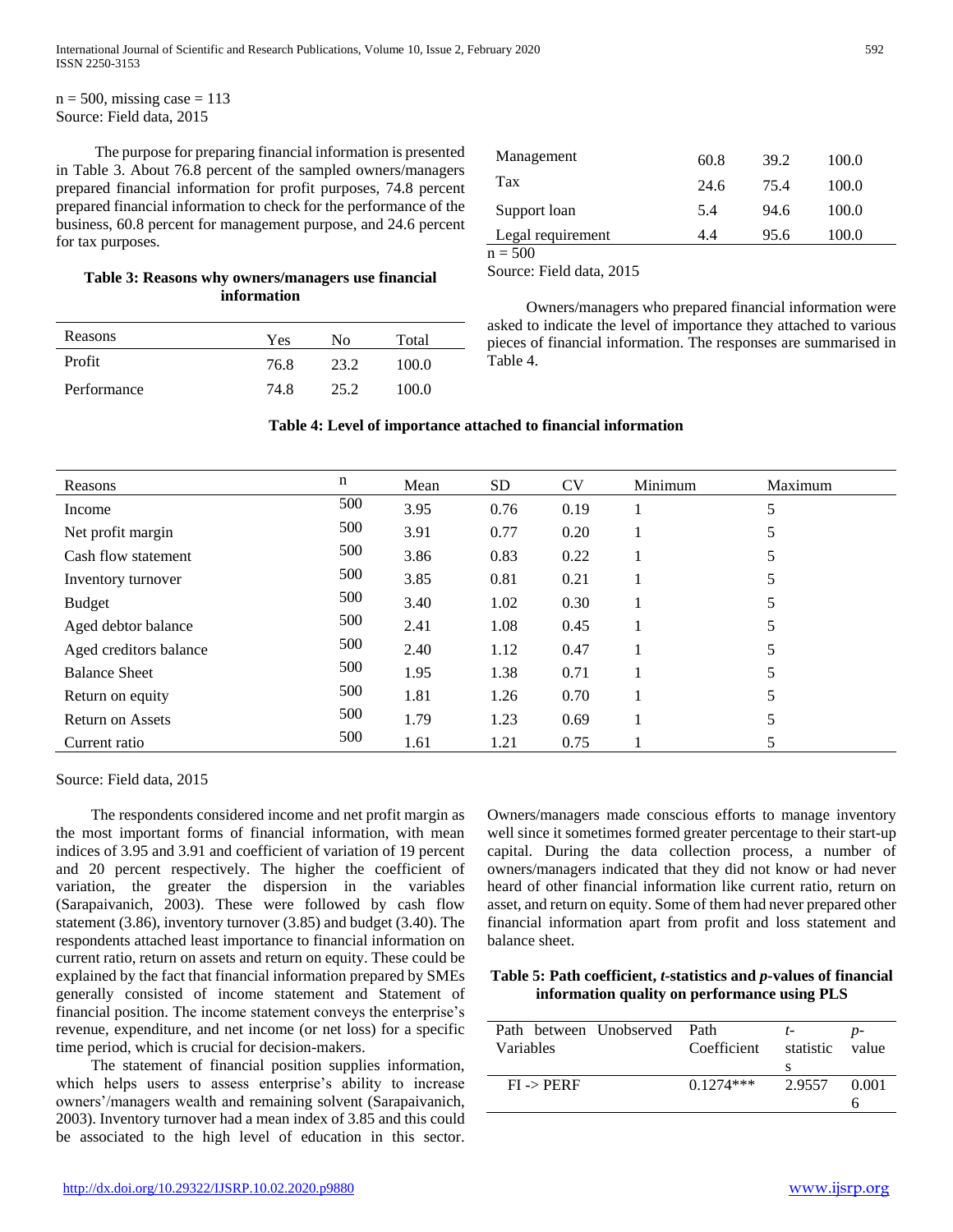Table 5 shows the hypothesised relationships between the financial information quality and performance of SMEs using PLS. Financial information was predicted to be positively related to performance. The path coefficient between financial information and performance provides statistically significant and positive results that confirm this hypothesis. In other words, quality financial information positively affects performance. That is, access to accurate, important and timely financial information enhances owners/managers' satisfaction with their businesses on the various performance measures. This analysis indicates that, of the 11 types of financial information considered in this study, business stability and income to look after family are the most widely reasons for preparing financial information for decisionmaking by SMEs in Ghana. Hughes (2004) argued that SMEs are unable to perform well by just being able to access finance, but that they need to have financial information to manage it. In other words, even if SMEs have sufficient finance, they may lose it simply because they do not have timely financial information on key operating matters that they can draw upon in making sound decisions.

#### V. CONCLUSION

 There is no doubt that SMEs are engines of growth in any economy. Growth in the economy through the contributions of SME can largely be achieved through proper, effective and efficient use of quality financial information. For any business, quality financial information was found to be important in pursuit of the performance goals of growth and profitability. Quality financial information improves the performance through access to external capital. The findings support the argument that when SMEs develops its ability to be investment ready, access to external capital would be enhanced. With an investment readiness mind-set, SMEs should be able to access funding to support and enhance business growth.

 Lack of financial information and managerial competencies are also important reasons why the needed funds are not available to SMEs. Therefore, to improve access to external finance, there is the need for personal development by owners/managers of SMEs especially in the area of business and financial management skills through training. This also calls for training in proper recordkeeping and effective use of information from financial records to make and support decisions for finance and to monitor the use of finance as well as financial information. Exposure to information technology resources that simplify the record-keeping process is also necessary.

 Given the relatively low level of education among owners/managers, training needs and knowledge requirements should be met through highly participatory, innovative and material-less techniques. Peer group training should be encouraged. More flexible forms of skill training should be encouraged and made available to SMEs. Educational training system drawn by promotional institutions should incorporate SME long term growth and development. Institutions like the National Board for Small-Scale Industries, Business Advisory Centre, Association of Ghana Industries and consultants can play significant roles in this regard.

#### **REFERENCES**

[1] Abor, J. and Biekpe, N. (2007). "Small Business Reliance on Bank Financing in Ghana", Emerging Market Finance & Trade, 43(4), pp. 93 – 102. (17) (PDF) Issues in SME Development in Ghana and South Africa. Available from:https://www.researchgate.net/publication/270758190\_Issues\_in\_SME

\_Development\_in\_Ghana\_and\_South\_Africa [accessed Sep 30 2019].

- [2] Blackwood, T. & Mowl, G. (2000). Expatriate-owned small businesses: Measuring and accounting for success. International Small Business Journal, 18 (3):60-73.
- [3] Cameron, A. (1993). The range of public accountants' services to small business: Results of a New Zealand survey. Accounting Forum 16 (4), 81-97.
- [4] Carrington, A. S., & Howitt, G. (1983). Financial Information Systems. Victoria: Pitman.
- [5] Hair, J. F., Sarstedt, M., Ringle, C. M., & Mena, J. A. (2011). An assessment of the use of partial least squares structural equation modelling in marketing research. Journal of the Academy of marketing Science DOI 10.1007/s 11747-011-0261-6.
- [6] Harding, R, & Cowling, M. (2006). Assessing the scale of the equity gap. Journal of Small Business and Enterprise Development, 13 (1), 115-132.
- [7] Harris, M, & Raviv, A. (1991). The theory of capital structure. Journal of Finance, 46 (1), 297-355.
- [8] Holmes, S., & Kent, P. (2003). An empirical analysis of the financial structure of small and large Australian manufacturing enterprises. Journal of Small Business Finance, 1 (2), 141-154.
- [9] Hughes. C. (2003). Opportunities for Records managers working in the private sector. Records management society of Great Britain. Record management Journal, Vol 13 No 3, 2003 pp117-122.
- [10] Knapp, J., & Kemp, S. (2003). Accounting handbook 2003. Sydney: Prentice Hall.
- [11] KPMG Special Services and EIM Business & Policy Research in the Netherlands, European Network for SME Research, and Intomart. (2003). Observatory of European SMEs 2003, No. 2. In SMEs and Access to Finance: European Commission.
- [12] Krejcie, R. V., & Morgan, D. W. (1970). Determining sample size for research activities. Educational and Psychological Measurement, 30, 607- 610.
- [13] Marsden Jacob Associates (1995). Financing Growth: Policy Options to Improve the Flow of Capital to Australia's Small and Medium Enterprises. Canberra: The National Investment Council.
- [14] Mason, C. M., & Harrison, R.T. (2000a). The Size of the Informal Venture Capital Market in the United Kingdom. Small Business Economics, 15: 137- 148.
- [15] Ntsika Enterprise Promotion Agency (2002). State and Small Business Development in South Africa Annual Rev. [On-line] Available: http://www.ntsika.org.za [Accessed: 23 November 2009].
- [16] Palmer, K. N. (1994). Financial information used by small independent retailers. The CPA Journal, 64 (4), 70-72.
- [17] Sarantakos, S. (2005). Social Research. Hampshire, Palgrave Macmillan.
- [18] Sarapaivanich, N. (2003). The use of accounting and other economic information in financing decision of the small and medium enterprises in the plastic manufacturing sector in Bangkok, Thailand. In Special topics in finance and banking: University of New England.
- [19] Sarapaivanich, N., & Kotey, B. (2006). The effect of demand-side issues in accessing external funds on performance of SMEs in Thailand. Paper read at the 51st International Council for Small Business World Conference, at Melbourne, Australia.
- [20] Storey D.J. (1994). Understanding the small business sector. London: International Thomson Business Press.
- [21] Storey, D.J (2008). Entrepreneurship and SME Policy; World Entrepreneurship Forum 2008 edition, Warwick UK.
- [22] Xu, H., Nord, J. H., Nord, G. D., & Lin, B. (2003). Key issues of accounting information quality management: Australian case studies. Industrial Management & Data Systems, 103 (7), 461-470.